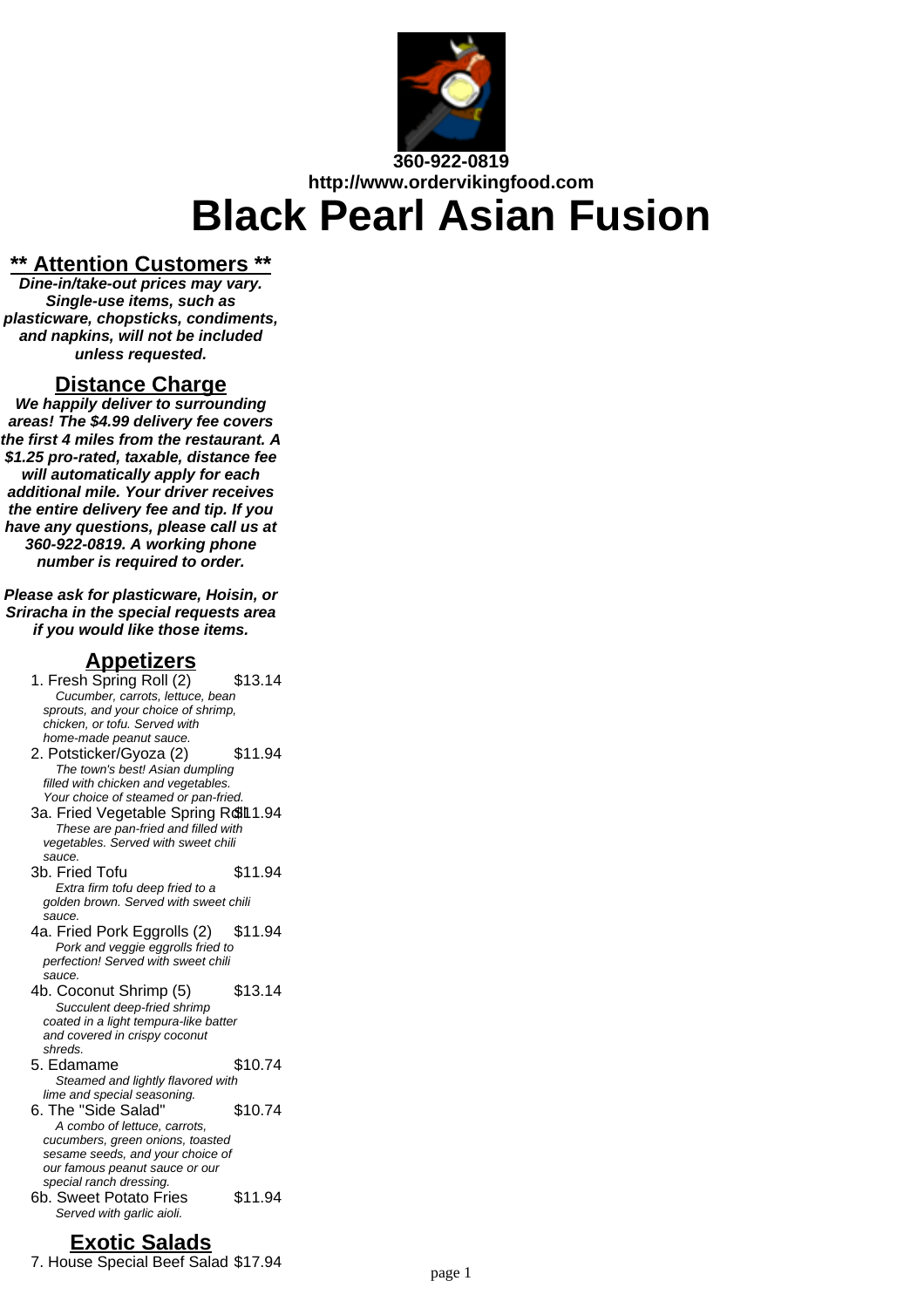Try our House Salad, it's hearty and filling! Romaine topped with cucumbers, carrots, mushrooms, green onions, vermicelli noodles, edamame soybeans, walnuts, and steak. Served with our home-made Asian vinaigrette and ranch dressing.

8. Pan-Grilled Shrimp Salad \$17.94 Perfectly seasoned pan-grilled shrimp, fresh lettuce, cucumbers, green onions, carrots, and sesame seeds. Served with our special ranch dressing.

#### 9. House Special Chicken Salad \$17.94

Pan-grilled chicken, a mix of fresh lettuce, onions, bean sprouts, carrots, scallions, cilantro, and sesame seeds. Served with a creamy vinaigrette dressing or peanut sauce.

10. Yummy Vegetarian Salad\$17.94 Romaine topped with carrots, mushrooms, cucumbers, scallions, and tofu. Served with our home-made peanut sauce and sesame seeds.

#### **Pho (Vietnamese Noodle Soup)**

**Served with basil, bean sprouts,**

| .<br>scallions, cilantro, jalapeno, and lime. |         |  |
|-----------------------------------------------|---------|--|
| 11. Pho Tai                                   | \$16.74 |  |
| Noodle soup with eye round steak.             |         |  |
| 12. Pho Tai, Bo Vien                          | \$16.74 |  |
| Noodle soup with eye round steak              |         |  |
| and meatballs.                                |         |  |
| 13. Pho Bo Vien                               | \$16.74 |  |
| Noodle soup with meatballs only.              |         |  |
| 14. Pho Tai, Chin                             | \$16.74 |  |
| Noodle soup with eye round steak              |         |  |
| and brisket.                                  |         |  |
| 15. Pho Tai Nam, Bo Vien                      | \$16.74 |  |
| Noodle soup with eye round steak,             |         |  |
| brisket, and meatballs.                       |         |  |
| 16. Pho Heo                                   | \$16.74 |  |
| Noodle soup with pork.                        |         |  |
| 17. Pho Ga                                    | \$16.74 |  |
| Noodle soup with chicken.                     |         |  |
| 18. Pho Chav                                  | \$16.74 |  |
| Vegan/vegetarian noodle soup.                 |         |  |
| Your choice of fresh or pan-fried tofu.       |         |  |
| 19. Pho Tom                                   | \$16.74 |  |
| Noodle soup with shrimp.                      |         |  |
| 20. Pho Hai San                               | \$17.94 |  |
| Noodle soup with mixed seafood.               |         |  |

### **Special Combo**

Special Combo \$22.74 Your choice of appetizer and entree. Served with Green Tea Ice Cream.

### **Deluxe Teriyaki**

**Served with a side salad, gyoza, and your choice of white rice, brown rice, or vermicelli noodles. Garnished with green onions and sesame seeds.** 21. Chicken Teriyaki \$16.74 22a. Beef Teriyaki  $$17.94$ 22b. Chicken & Beef Teriyaki \$17.94 23. Tofu Teriyaki  $$16.74$ No Guoza included. 24. Shrimp Teriyaki  $$19.14$ 

# **Yakisoba**

#### **Stir-fried egg noodles mixed with broccoli, cabbage, carrots, and sweet onions.** Chicken Yakisoba \$17.94 Tofu Yakisoba  $$17.94$  page 2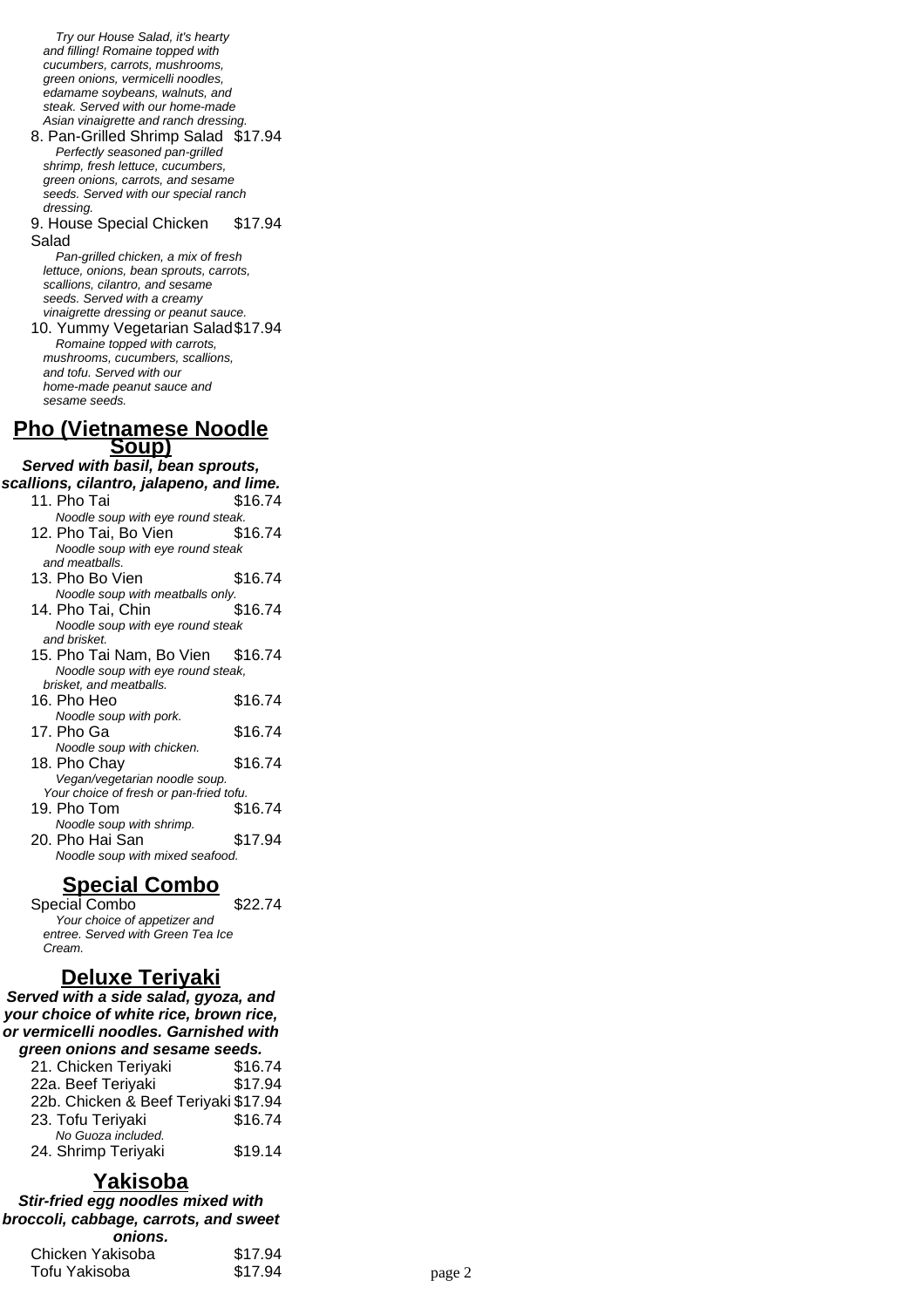| Shrimp Yakisoba | \$19.14 |
|-----------------|---------|
| Beef Yakisoba   | \$19.14 |

#### **Teriyaki Dragon Noodle Bowl**

**Rice noodles, peanuts, cilantro, green onions, carrots, bean sprouts, cucumbers, lettuce, and a swirl of Hoisin and our special creamy dressing.**

| \$17.94 |
|---------|
| \$17.94 |
| \$19.14 |
| \$17.94 |
|         |

#### **Garlic-Mixed Veggie Stir-Fry**

**An array of vegetables stir fried in garlic sauce. Served with your choice of brown rice or white rice.** Chicken Garlic-Mixed Veggie \$17.94 Stir-Fry Tofu Garlic-Mixed Veggie Stir-Fry \$17.94 Veggie Garlic-Mixed Veggie \$17.94 Stir-Fry Beef Garlic-Mixed Veggie Stir-Fry \$19.14 Shrimp Garlic-Mixed Veggie \$19.14 Stir-Fry

# **Golden Bowl**

Golden Bowl \$19.14 This decadent bowl is filled with fresh lettuce, thin rice noodles, carrots, cucumbers, bean sprouts, green onions, cilantro, yellow curry sauce, and coconut shrimp. Served with our sweet vinegar dressing on the side.

# **Thai Curries**

**Garnished with sesame seeds and green onions. Served with your choice of white rice, brown rice, or rice noodles.** Yellow Curry \$17.94 A savory, saffron-colored, coconut curry with carrots and white onions. Panang Curry \$17.94

A rich, sweet curry smothered with spices, green and red bell peppers, and basil. Creamy and indulgent! Green Curry \$17.94 A rich and creamy Thai curry sauce with lemon grass, coconut milk, zucchini, and white onions.

# **Pad Thai**

**A Thai favorite with authentic ingredients and preparation, from the hand-extracted tamarind and wok-fried noodles to the bean sprouts, roasted peanuts, and a tangy-sweet sauce.** Chicken Pad Thai \$17.94<br>Tofu Pad Thai \$17.94 Tofu Pad Thai  $$17.94$ <br>Beef Pad Thai  $$19.14$ Beef Pad Thai \$19.14<br>Shrimp Pad Thai \$19.14 Shrimp Pad Thai

#### **Bun Noodles - Vermicelli Rice Noodle Bowl**

**Served with crushed peanuts, fresh lettuce, bean sprouts, carrots, cucumbers, cilantro, basil, scallions,** page 3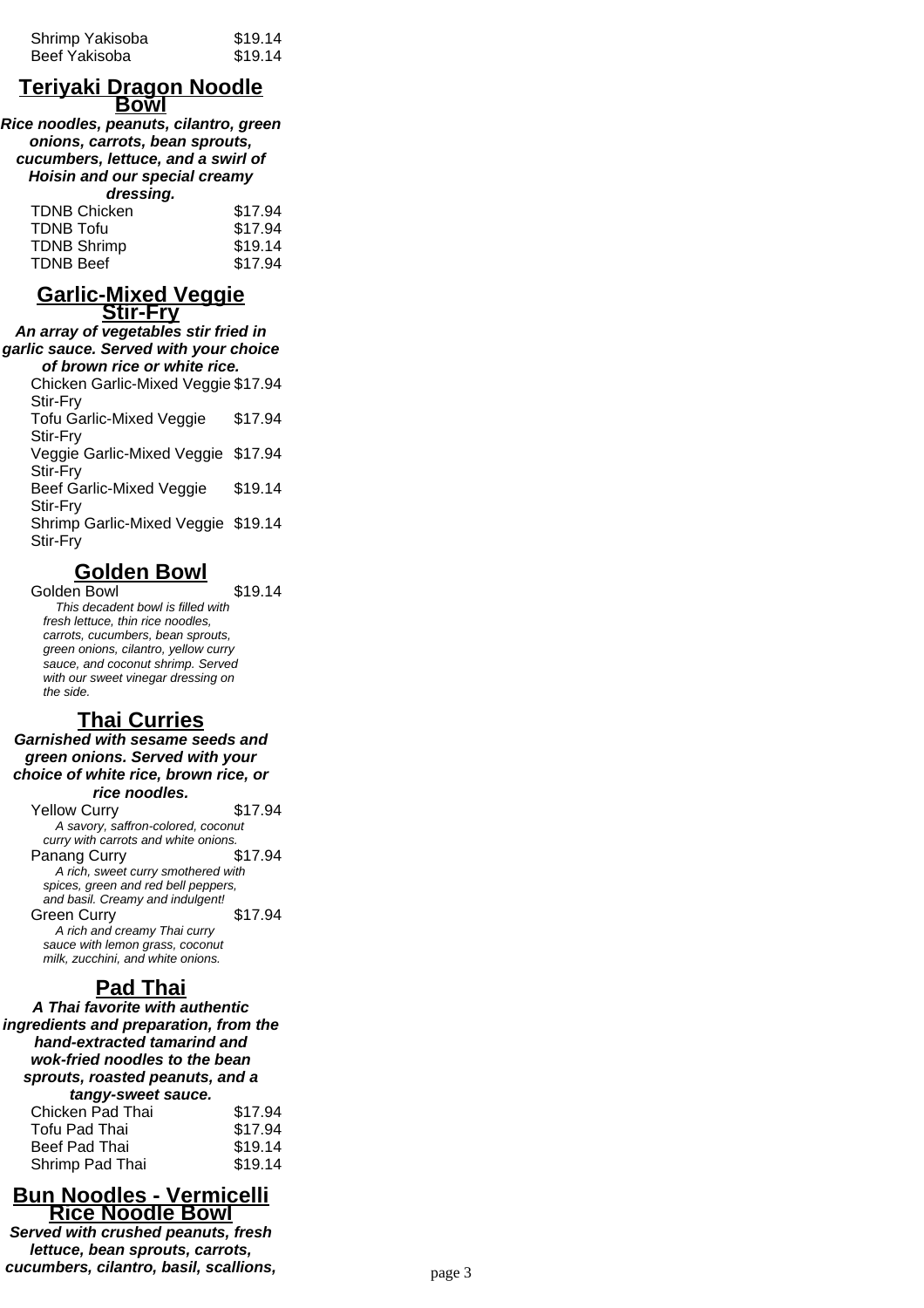**and Vietnamese sauce. Served with your choice of sweet vinegar (Black Pearl original vegan vermi sauce) or nuoc mam cham (fish sauce based).**

- 28. Potsticker & Sauteed Beef \$17.94 Vermicelli
- 29. Potsticker & Grilled Chick a16.74 Vermicelli
- 30. Potsticker & Seasoned Po\$k7.94 Vermicelli
- 31. Grilled Chicken & Grilled \$16.74 Shrimp Vermicelli
- 32a. Grilled Shrimp with Rice \$17.94 Noodles Vermicelli
- 32b. Grilled Chicken in Peanu\$17.94 Sauce Vermicelli
- 33. Pan-Fried Tofu Vermicelli \$17.94
- 34. Pan-Fried Tofu in Peanut \$17.94 Sauce Vermicelli
- 35. Potstickers Vermicelli \$17.94
- Filled with chicken and veggies. 36. Fried Veggie Spring Rolls \$17.94
- Vermicelli Filled with edamame, carrot, onion, and cabbage. 37. Chicken in Teriyaki Sauce \$16.74
- Vermicelli 38. Beef in Teriyaki Sauce Vermicelli \$19.14 39a. Tofu in Teriyaki Sauce \$17.94 Vermicelli 39b. Thai Yellow Curry \$17.94

## **Other Dishes**

Vermicelli

| Mongolian Beef                       | \$17.94 |
|--------------------------------------|---------|
| Caramelized tender pieces of flank   |         |
| steak, bell peppers, scallions, and  |         |
| sweet onions.                        |         |
| Asian-Style Fried Rice               | \$16.74 |
| Fried rice blended with broccoli.    |         |
| carrots, and green onions.           |         |
| Orange Chicken                       | \$15.54 |
| Crispy pieces of chicken             |         |
| caramelized in a citrus mandarin     |         |
| orange sauce.                        |         |
| Pad Ke Mao                           | \$17.94 |
| Stir-fry wide rice noodle with       |         |
| mushroom, tomatoes, bell pepper,     |         |
| onions, carrots, zucchini, eggs, and |         |
| basil.                               |         |
| Pad Se Ew                            | \$17.94 |
| Rice noodles, egg, and broccoli      |         |
| tossed in a Thai sweet soy sauce.    |         |

## **Sides**

| <b>Small Peanut Sauce</b> | \$1.50 |
|---------------------------|--------|
| Large Peanut Sauce        | \$1.80 |

#### **Bubble Tea over 52 Flavors**

| Milkshake                              | \$7.80 |
|----------------------------------------|--------|
| A delicious blended drink that is      |        |
| thick, creamy, and flavorful.          |        |
| Milk Tea                               | \$7.80 |
| A smooth and creamy non-blended        |        |
| drink, served hot or cold. Your choice |        |
| of milk or soy.                        |        |
| Juice Tea                              | \$7.80 |
| A light and refreshing non-blended     |        |
| drink that has your choice of juice    |        |
| mixed with freshly brewed Green        |        |
| Tea. Served over ice.                  |        |
| <b>Fruit Smoothie</b>                  | \$7.80 |
| A blast of fruit blended into a        |        |
| yummy smoothie.                        |        |